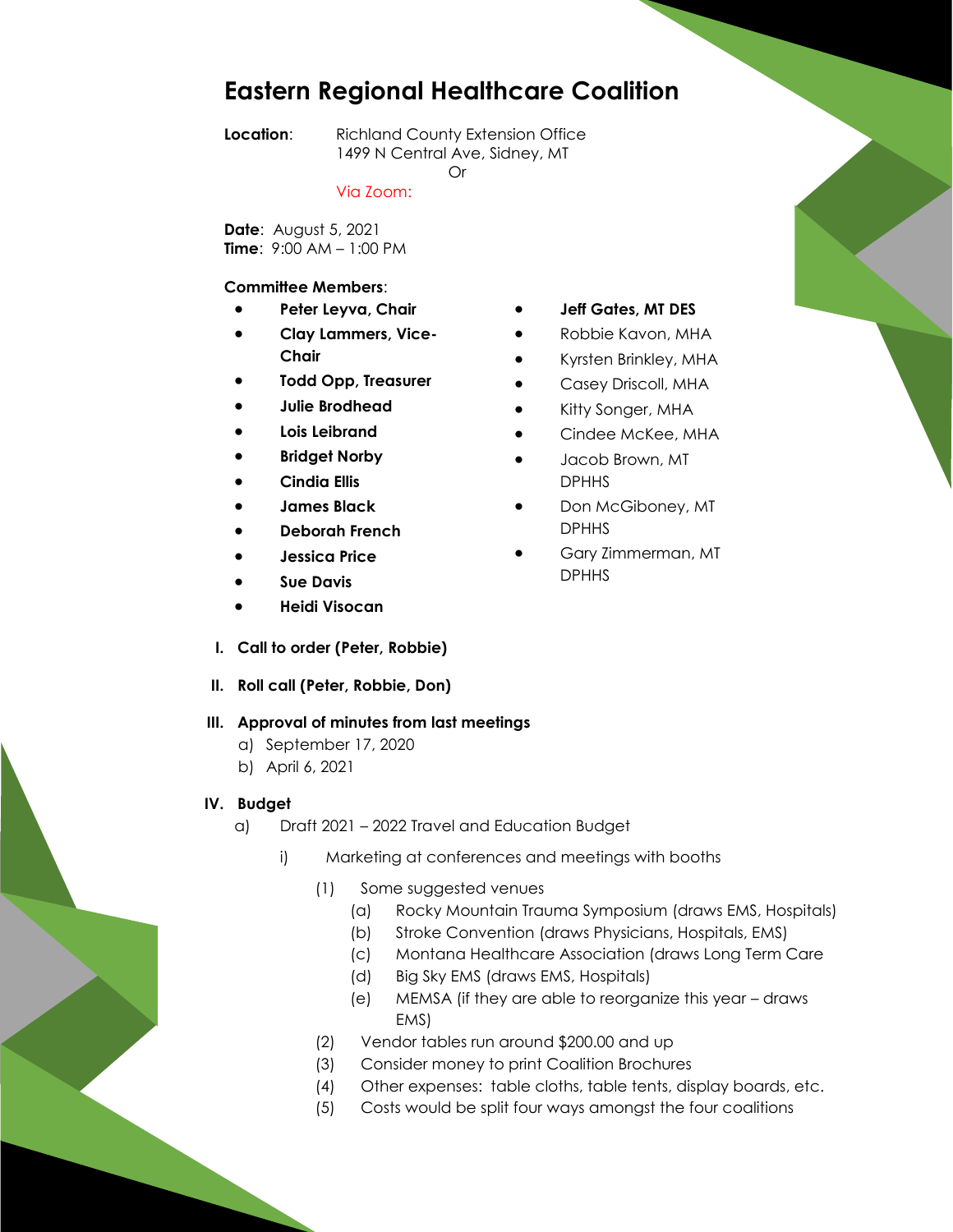- ii) National Healthcare Coalition Conference
	- (1) Orlando, Florida
	- (2) November 30 December 2, 2021
	- (3) Early Bird rate \$495.00 (by October 1, 2021), \$575.00 after

#### **V. Discussion Items**

- a) **Bylaws Update**
- b) **Eastern Region PPE Cache**
	- i) Policy & Procedure
	- ii) Request Form Questions
- **VI. Training**

## a) **PPE/PAPR Training in Glendive**

- i) Glendive Medical Center, 202 Prospect Drive
- ii) Thursday, August 19th
- iii)  $0830 1630$
- iv) Block of rooms at Holiday Inn Express

## b) **Pediatric Disaster Response & Emergency Preparedness (TEEX)**

- i) Helena, Montana
- ii) September 1 & 2, 2021
- iii) 08900 1700 each day

## c) **MOAB Training**

- i) Tentatively November 9, 2021
- ii) Possibly Miles City more information to come

#### **VII. Other Items**

- a) **Newsletter**
- b) **Healthcare Coalition Web Site**

## c) **Data submitted on behalf of the Coalition to the CAT**

- i) Draft budget for FY2021(submitted for FY2021)
- ii) ERHCC HID AAR/IP
- iii) ERHCC Red Com AAR/IP
- iv) ERHCC TSIF AAR/IP
- v) ERHCC Bylaws
- vi) ERHCC HVA
- vii) 2020 2024 MYTEP
- viii) ERHCC Workplan
- ix) ERHCC HID Response Plan
- x) ERHCC Pediatric Response Plan
- xi) ERHCC Preparedness & Response Plan
- xii) ERHCC Surge Estimator Tool

#### d) **Projects the coordinators are working on**

- i) Burn Annex
- ii) EEI Pre-Event Data Baseline
- iii) Resource Gap Tool
- iv) Review New Deliverables